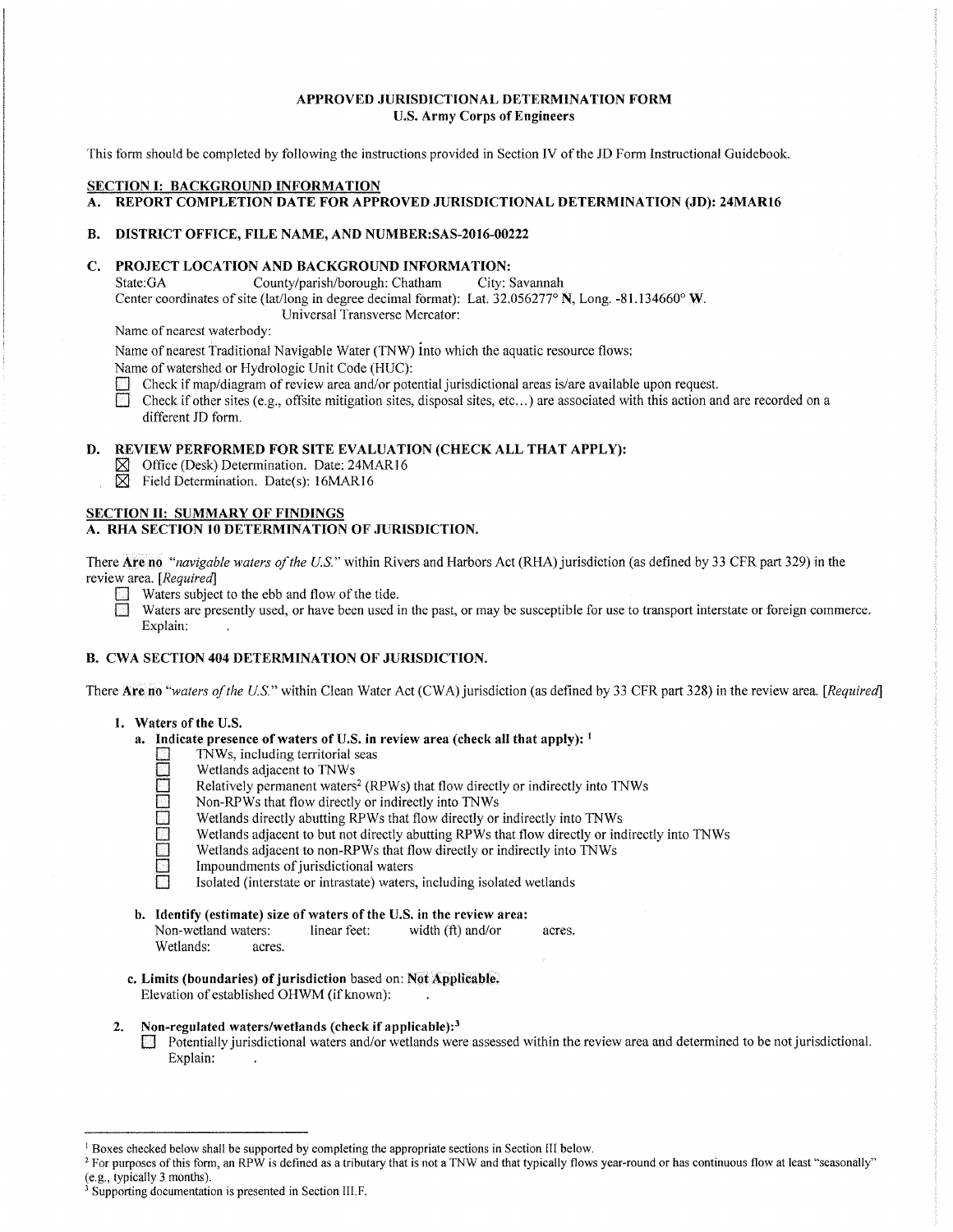#### SECTION III: CWA ANALYSIS

### A. TNWs AND WETLANDS ADJACENT TO TNWs

The agencies will assert jurisdiction over TNWs and wetlands adjacent to TNWs. Ifthe aquatic resource is a TNW, complete Section III.A.1 and Section III.D.1. only; if the aquatic resource is a wetland adjacent to a TNW, complete Sections III.A.1 and 2 and Section III.D.1.; otherwise, see Section III.B below.

1. TNW

Identify TNW:

Summarize rationale supporting determination:

#### 2. Wetland adjacent to TNW Summarize rationale supporting conclusion that wetland is "adjacent":

### B. CHARACTERISTICS OF TRIBUTARY (THAT IS NOT A TNW) AND ITS ADJACENT WETLANDS (IF ANY):

This section summarizes information regarding characteristics of the tributary and its adjacent wetlands, if any, and it helps determine whether or not the standards for jurisdiction established under Rapanos have been met.

The agencies will assert jurisdiction over non-navigable tributaries of TNWs where the tributaries are "relatively permanent waters" (RPWs), i.e. tributaries that typically flow year-round or have continuous flow at least seasonally (e.g., typically 3 months). A wetland that directly abuts an RPW is also jurisdictional. Ifthe aquatic resource is not a TNW, but has year-round (perennial) flow, skip to Section III.D.2. Ifthe aquatic resource is a wetland directly abutting a tributary with perennial flow, skip to Section III.D.4.

A wetland that is adjacent to but that does not directly abut an RPW requires a significant nexus evaluation. Corps districts and EPA regions will include in the record any available information that documents the existence of a significant nexus between a relatively permanent tributary that is not perennial (and its adjacent wetlands if any) and a traditional navigable water, even though a significant nexus finding is not required as a matter of law.

If the waterbody<sup>4</sup> is not an RPW, or a wetland directly abutting an RPW, a JD will require additional data to determine if the waterbody has a significant nexus with a TNW. If the tributary has adjacent wetlands, the significant nexus evaluation must consider the tributary in combination with all of its adjacent wetlands. This significant nexus evaluation that combines, for analytical purposes, the tributary and all of its adjacent wetlands is used whether the review area identified in the JD request is the tributary, or its adjacent wetlands, or both. Ifthe JD covers a tributary with adjacent wetlands, complete Section III.B.1 for the tributary, Section 111.B.2 for any onsite wetlands, and Section 111.B.3 for all wetlands adjacent to that tributary, both onsite and offsite. The determination whether a significant nexus exists is determined in Section 111.C below.

1. Characteristics of non-TNWs that flow directly or indirectly into TNW

(i) General Area Conditions:

| Watershed size:          | <b>Pick List</b> |        |
|--------------------------|------------------|--------|
| Drainage area:           | <b>Pick List</b> |        |
| Average annual rainfall: | inches           |        |
| Average annual snowfall: |                  | inches |

# (ii) Physical Characteristics:

(a) Relationship with TNW:  $\Box$  Tributary flows directly into TNW. □ Tributary flows through Pick List tributaries before entering TNW.

Project waters are Pick List river miles from TNW. Project waters are Pick List river miles from RPW. Project waters are Pick List aerial (straight) miles from TNW. Project waters are **Pick List** aerial (straight) miles from RPW. Project waters cross or serve as state boundaries. Explain:

Identify flow route to TNW5: Tributary stream order, if known:

<sup>4</sup> Note that the Instructional Guidebook contains additional information regarding swales, ditches, washes, and erosional features generally and in the arid West.

<sup>5</sup> Flow route can be described by identifying, e.g., tributary a, which flows through the review area, to flow into tributary b, which then flows into TNW.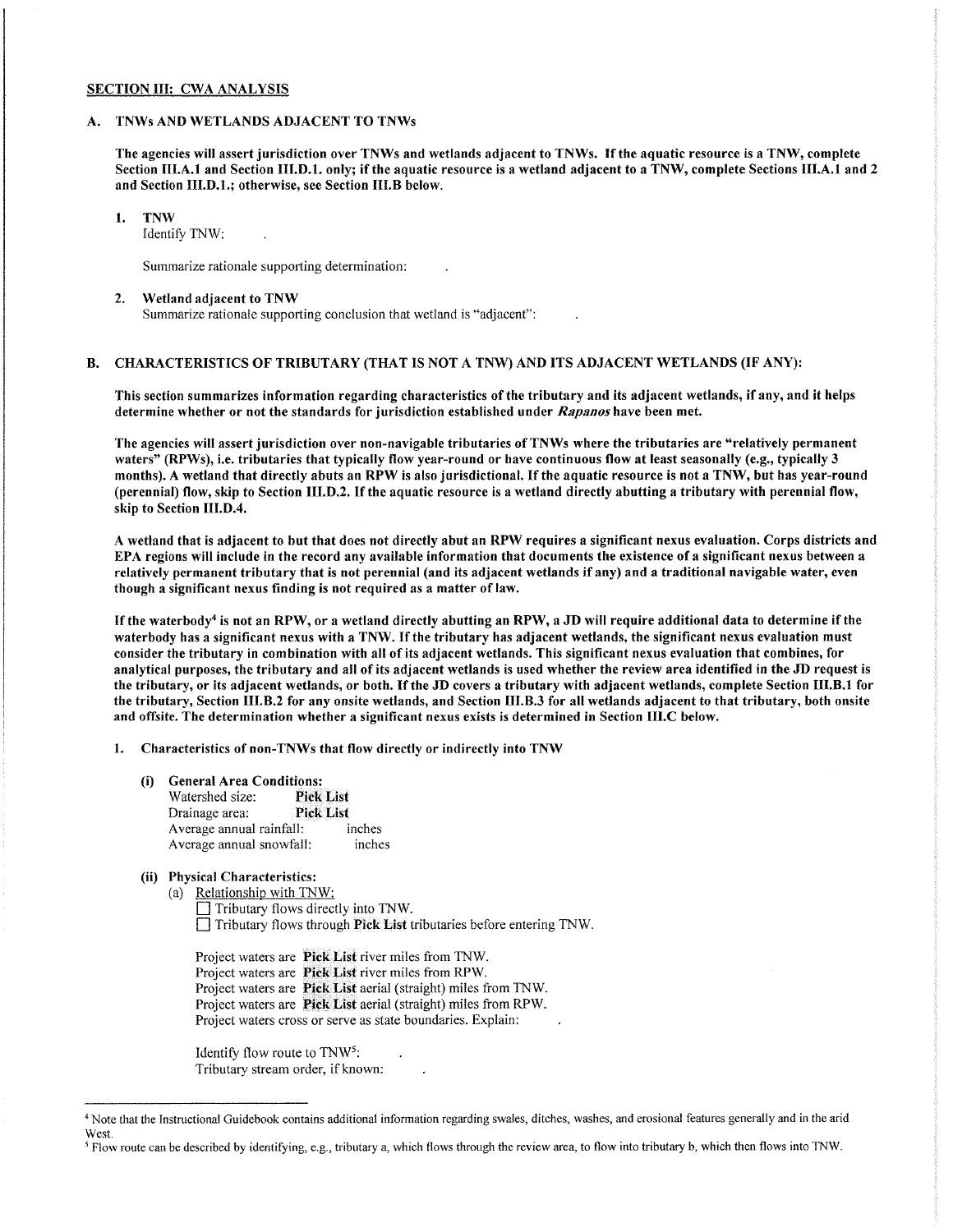| (b) | General Tributary Characteristics (check all that apply):<br>Tributary is:<br>Natural<br>Artificial (man-made). Explain:<br>Manipulated (man-altered). Explain:                                                                                                                                                                                                                                                                                                                                                                                                                                                                                         |
|-----|---------------------------------------------------------------------------------------------------------------------------------------------------------------------------------------------------------------------------------------------------------------------------------------------------------------------------------------------------------------------------------------------------------------------------------------------------------------------------------------------------------------------------------------------------------------------------------------------------------------------------------------------------------|
|     | Tributary properties with respect to top of bank (estimate):<br>Average width:<br>feet<br>Average depth:<br>feet<br>Average side slopes: Pick List.                                                                                                                                                                                                                                                                                                                                                                                                                                                                                                     |
|     | Primary tributary substrate composition (check all that apply):<br><b>Silts</b><br>Sands<br>Concrete<br>Muck<br>Cobbles<br>Gravel<br>$\Box$ Vegetation. Type/% cover:<br>Bedrock<br>Other. Explain:                                                                                                                                                                                                                                                                                                                                                                                                                                                     |
|     | Tributary condition/stability [e.g., highly eroding, sloughing banks]. Explain:<br>Presence of run/riffle/pool complexes. Explain:<br>Tributary geometry: Pick List<br>$\%$<br>Tributary gradient (approximate average slope):                                                                                                                                                                                                                                                                                                                                                                                                                          |
| (c) | Flow:<br>Tributary provides for: Pick List<br>Estimate average number of flow events in review area/year: Pick List<br>Describe flow regime:<br>Other information on duration and volume:                                                                                                                                                                                                                                                                                                                                                                                                                                                               |
|     | Surface flow is: Pick List. Characteristics:                                                                                                                                                                                                                                                                                                                                                                                                                                                                                                                                                                                                            |
|     | Subsurface flow: Pick List. Explain findings:<br>$\Box$ Dye (or other) test performed:                                                                                                                                                                                                                                                                                                                                                                                                                                                                                                                                                                  |
|     | Tributary has (check all that apply):<br>$\Box$ Bed and banks<br>OHWM <sup>6</sup> (check all indicators that apply):<br>clear, natural line impressed on the bank<br>the presence of litter and debris<br>$\mathbf{I}$<br>changes in the character of soil<br>destruction of terrestrial vegetation<br>the presence of wrack line<br>shelving<br>sediment sorting<br>vegetation matted down, bent, or absent<br>leaf litter disturbed or washed away<br>scour<br>sediment deposition<br>multiple observed or predicted flow events<br>abrupt change in plant community<br>water staining<br>other (list):<br>Discontinuous OHWM. <sup>7</sup> Explain: |
|     | If factors other than the OHWM were used to determine lateral extent of CWA jurisdiction (check all that apply):<br>High Tide Line indicated by:<br>Mean High Water Mark indicated by:<br>ि।<br>oil or scum line along shore objects<br>survey to available datum;<br>fine shell or debris deposits (foreshore)<br>physical markings;<br>vegetation lines/changes in vegetation types.<br>physical markings/characteristics<br>tidal gauges<br>other (list):                                                                                                                                                                                            |
|     | <b>Chemical Characteristics:</b><br>Characterize tributary (e.g., water color is clear, discolored, oily film; water quality; general watershed characteristics, etc.).                                                                                                                                                                                                                                                                                                                                                                                                                                                                                 |

Explain:

Identify specific pollutants, if known:

**(iii)** 

 $\bar{r}$ 

 $\ddot{\phantom{a}}$ 

<sup>&</sup>lt;sup>6</sup>A natural or man-made discontinuity in the OHWM does not necessarily sever jurisdiction (e.g., where the stream temporarily flows underground, or where<br>the OHWM has been removed by development or agricultural practices)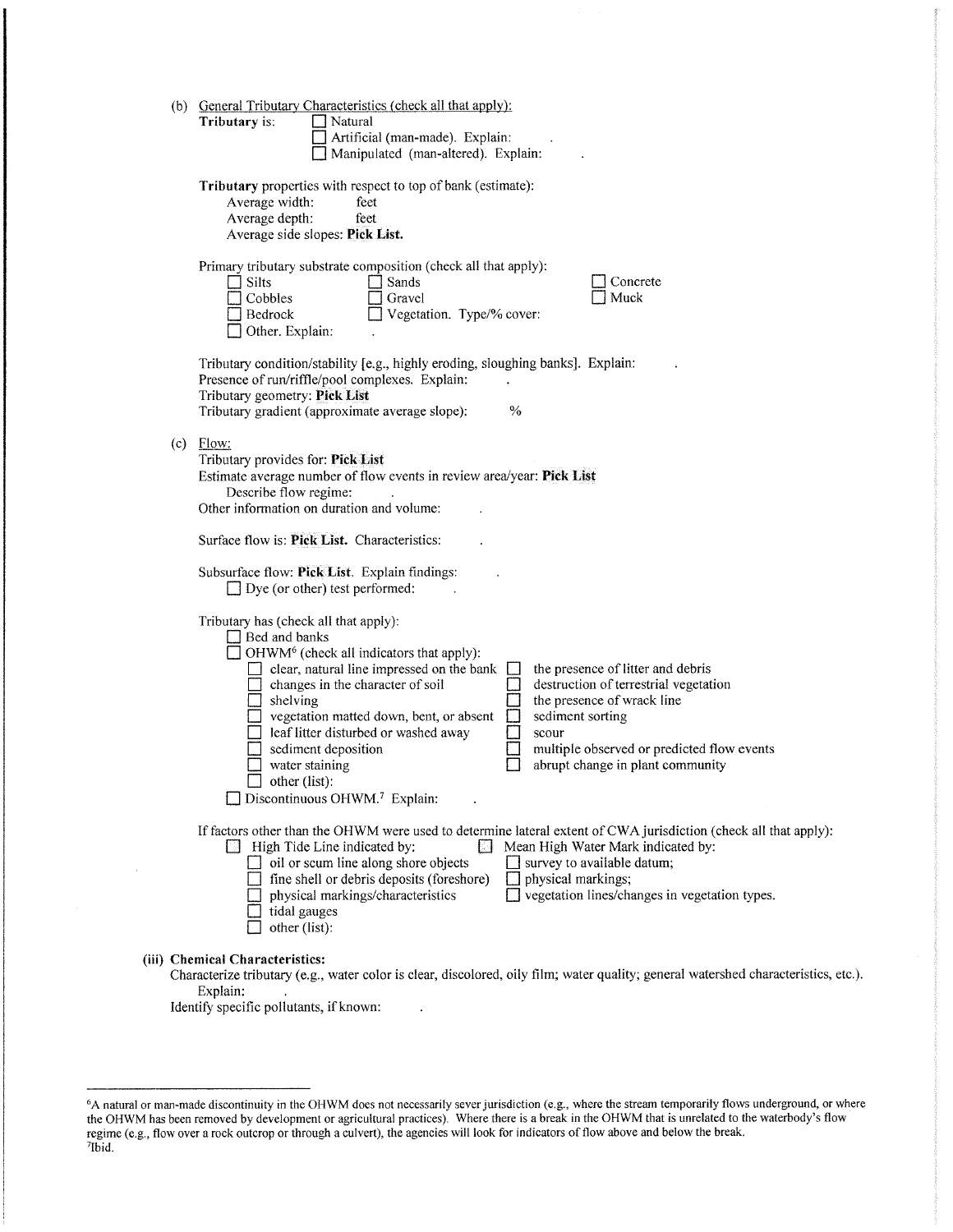## (iv) **Biological Characteristics. Channel supports (check all that apply):**

- 0 Riparian corridor. Characteristics (type, average width):
- $\Box$  Wetland fringe. Characteristics:
- $\Box$  Habitat for:
	- $\Box$  Federally Listed species. Explain findings:
	- $\Box$  Fish/spawn areas. Explain findings:
	- $\Box$  Other environmentally-sensitive species. Explain findings:
	- $\Box$  Aquatic/wildlife diversity. Explain findings:

#### **2. Characteristics of wetlands adjacent to non-TNW that flow directly or indirectly into TNW**

#### **(i) Physical Characteristics:**

- (a) General Wetland Characteristics: Properties: Wetland size: acres
	- Wetland type. Explain: Wetland quality. Explain:

Project wetlands cross or serve as state boundaries. Explain:

(b) General Flow Relationship with Non-TNW: Flow is: **Pick List.** Explain:

Surface flow is: **Pick List** Characteristics:

Subsurface flow: **Pick List.** Explain findings:  $\Box$  Dye (or other) test performed:

- (c) Wetland Adjacency Determination with Non-TNW:
	- $\Box$  Directly abutting
	- $\Box$  Not directly abutting
		- Discrete wetland hydrologic connection. Explain:
		- $\Box$  Ecological connection. Explain:
		- $\overline{\Box}$  Separated by berm/barrier. Explain:

### (d) Proximity (Relationship) to TNW

Project wetlands are **Pick List** river miles from TNW. Project waters are **Pick List** aerial (straight) miles from TNW. Flow is from: **Pick List.** Estimate approximate location of wetland as within the **Pick List** floodplain.

#### **(ii) Chemical Characteristics:**

Characterize wetland system (e.g., water color is clear, brown, oil film on surface; water quality; general watershed characteristics; etc.). Explain: Identify specific pollutants, if known:

# **(iii) Biological Characteristics. Wetland supports (check all that apply):**

- Riparian buffer. Characteristics (type, average width):
- Vegetation type/percent cover. Explain:
- $\Box$  Habitat for:
	- 0 Federally Listed species. Explain findings:
	- Fish/spawn areas. Explain findings:
	- $\Box$  Other environmentally-sensitive species. Explain findings:
	- $\Box$  Aquatic/wildlife diversity. Explain findings:

# **3. Characteristics of all wetlands adjacent to the tributary (if any)**

All wetland(s) being considered in the cumulative analysis: **Pick List**  Approximately ( ) acres in total are being considered in the cumulative analysis.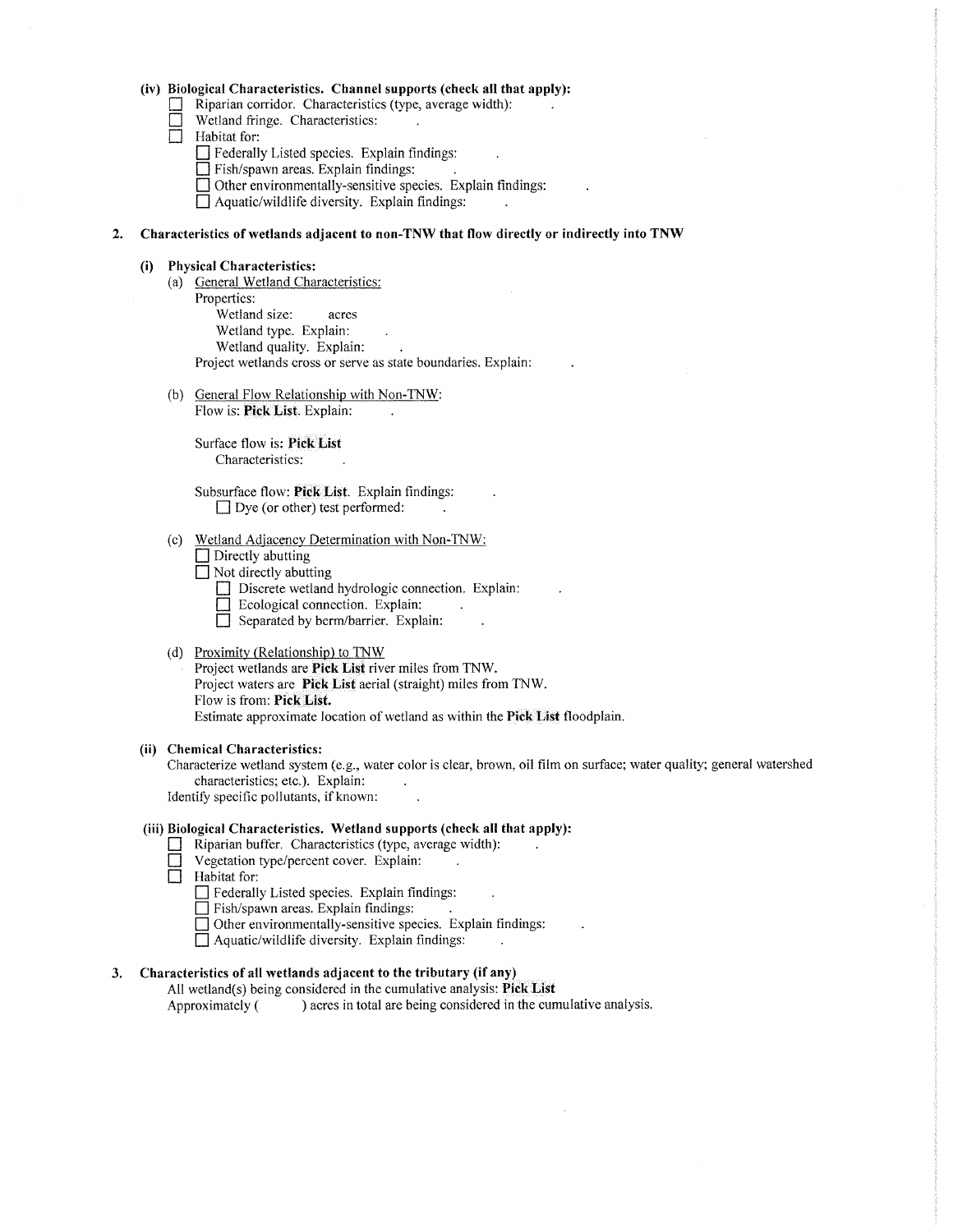For each wetland, specify the following:

Directly abuts? (Y/N) Size (in acres) Directly abuts? (Y/N) Size (in acres)

Summarize overall biological, chemical and physical functions being performed:

### C. SIGNIFICANT NEXUS DETERMINATION

A significant nexus analysis will assess the flow characteristics and functions of the tributary itself and the functions performed by any wetlands adjacent to the tributary to determine if they significantly affect the chemical, physical, and biological integrity of a TNW. For each of the following situations, a significant nexus exists ifthe tributary, in combination with all of its adjacent wetlands, has more than a speculative or insubstantial effect on the chemical, physical and/or biological integrity of a TNW. Considerations when evaluating significant nexus include, but are not limited to the volume, duration, and frequency of the flow of water in the tributary and its proximity to a TNW, and the functions performed by the tributary and all its adjacent wetlands. It is not appropriate to determine significant nexus based solely on any specific threshold of distance (e.g. between a tributary and its adjacent wetland or between a tributary and the TNW). Similarly, the fact an adjacent wetland lies within or outside of a floodplain is not solely determinative of significant nexus.

Draw connections between the features documented and the effects on the TNW, as identified in the *Rapanos* Guidance and discussed in the Instructional Guidebook. Factors to consider include, for example:

- Does the tributary, in combination with its adjacent wetlands (if any), have the capacity to carry pollutants or flood waters to TNWs, or to reduce the amount of pollutants or flood waters reaching a TNW?
- Does the tributary, in combination with its adjacent wetlands (if any), provide habitat and lifecycle support functions for fish and other species, such as feeding, nesting, spawning, or rearing young for species that are present in the TNW?
- Does the tributary, in combination with its adjacent wetlands (if any), have the capacity to transfer nutrients and organic carbon that support downstream foodwebs?
- Does the tributary, in combination with its adjacent wetlands (if any), have other relationships to the physical, chemical, or biological integrity of the TNW?

### Note: the above list of considerations is not inclusive and other functions observed or known to occur should be documented below:

- 1. Significant nexus findings for non-RPW that has no adjacent wetlands and flows directly or indirectly into TNWs. Explain findings of presence or absence of significant nexus below, based on the tributary itself, then go to Section III.D:
- 2. Significant nexus findings for non-RPW and its adjacent wetlands, where the non-RPW flows directly or indirectly into TNWs. Explain findings of presence or absence of significant nexus below, based on the tributary in combination with all of its adjacent wetlands, then go to Section III.D:
- 3. Significant nexus findings for wetlands adjacent to an RPW but that do not directly abut the RPW. Explain findings of presence or absence of significant nexus below, based on the tributary in combination with all of its adjacent wetlands, then go to Section III.D:

## D. DETERMINATIONS OF JURISDICTIONAL FINDINGS. THE SUBJECT WATERS/WETLANDS ARE (CHECK ALL THAT APPLY):

1. **TNWs and Adjacent Wetlands.** Check all that apply and provide size estimates in review area:<br> $\Box$  TNWs: linear feet width (ft), Or, acres.  $\Box$  TNWs: linear feet width (ft), Or, acres. **E** Wetlands adjacent to TNWs: acres.

# 2. RPWs that flow directly or indirectly into TNWs.

- 0 Tributaries ofTNWs where tributaries typically flow year-round are jurisdictional. Provide data and rationale indicating that tributary is perennial:
- Tributaries of TNW where tributaries have continuous flow "seasonally" (e.g., typically three months each year) are jurisdictional. Data supporting this conclusion is provided at Section III.B. Provide rationale indicating that tributary flows seasonally: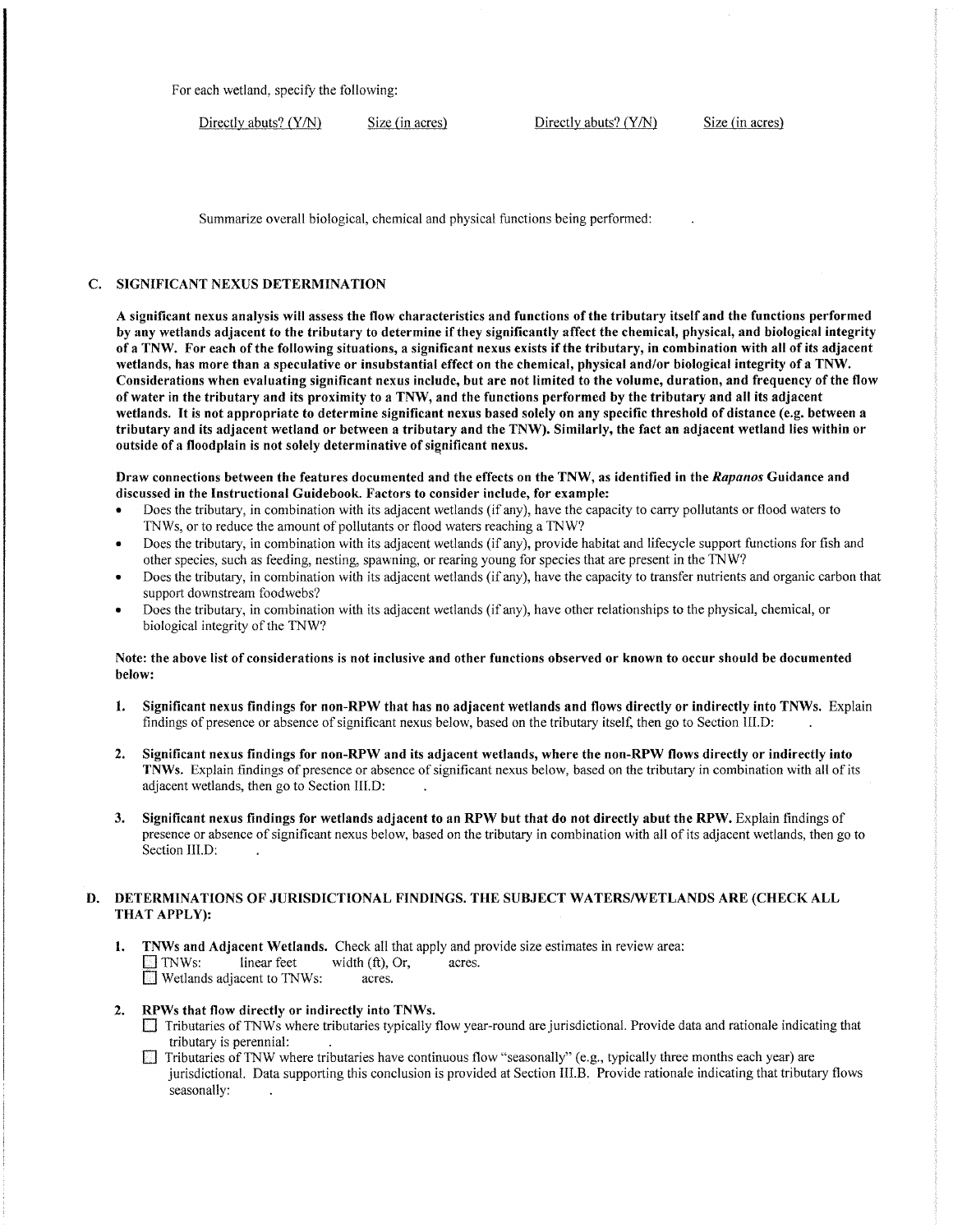Provide estimates for jurisdictional waters in the review area (check all that apply):<br>  $\Box$  Tributary waters: linear feet width (ft).

 $\Box$  Tributary waters: linear feet  $\Box$  Other non-wetland waters: acres.

- $\Box$  Other non-wetland waters:
	- Identify type(s) of waters:

### 3. Non-RPWs<sup>8</sup> that flow directly or indirectly into TNWs.

 $\Box$  Waterbody that is not a TNW or an RPW, but flows directly or indirectly into a TNW, and it has a significant nexus with a TNW is jurisdictional. Data supporting this conclusion is provided at Section III.C.

Provide estimates for jurisdictional waters within the review area (check all that apply):<br>  $\Box$  Tributary waters: linear feet width (ft).

 $\overline{\phantom{a}}$ 

 $\Box$  Tributary waters:<br> $\Box$  Other non-wetland

Other non-wetland waters: acres. Identify type(s) of waters:

Wetlands directly abutting an RPW that flow directly or indirectly into TNWs. Wetlands directly abut RPW and thus are jurisdictional as adjacent wetlands.

- $\Box$  Wetlands directly abutting an RPW where tributaries typically flow year-round. Provide data and rationale indicating that tributary is perennial in Section III.D.2, above. Provide rationale indicating that wetland is directly abutting an RPW:
- D Wetlands directly abutting an RPW where tributaries typically flow "seasonally." Provide data indicating that tributary is seasonal in Section III.B and rationale in Section IIl.D.2, above. Provide rationale indicating that wetland is directly abutting an RPW:

Provide acreage estimates for jurisdictional wetlands in the review area: acres.

5. Wetlands adjacent to but not directly abutting an RPW that flow directly or indirectly into TNWs. Wetlands that do not directly abut an RPW, but when considered in combination with the tributary to which they are adjacent and with similarly situated adjacent wetlands, have a significant nexus with a TNW are jurisidictional. Data supporting this conclusion is provided at Section III.C.

Provide acreage estimates for jurisdictional wetlands in the review area: acres.

# 6. Wetlands adjacent to non-RPWs that flow directly or indirectly into TNWs.

Wetlands adjacent to such waters, and have when considered in combination with the tributary to which they are adjacent and with similarly situated adjacent wetlands, have a significant nexus with a TNW are jurisdictional. Data supporting this conclusion is provided at Section III.C.

Provide estimates for jurisdictional wetlands in the review area: acres.

#### 7. Impoundments of jurisdictional waters.<sup>9</sup>

As a general rule, the impoundment of a jurisdictional tributary remains jurisdictional.

- **EXECUTE:** Demonstrate that impoundment was created from "waters of the U.S.," or
- Demonstrate that water meets the criteria for one of the categories presented above  $(1-6)$ , or
- Demonstrate that water is isolated with a nexus to commerce (see  $\overline{E}$  below).

## E. ISOLATED [INTERSTATE OR INTRA-STATE) WATERS, INCLUDING ISOLATED WETLANDS, THE USE, DEGRADATION OR DESTRUCTION OF WHICH COULD AFFECT INTERSTATE COMMERCE, INCLUDING ANY SUCH WATERS (CHECK ALL THAT APPLY): 16

- D which are or could be used by interstate or foreign travelers for recreational or other purposes.
- D from which fish or shellfish are or could be taken and sold in interstate or foreign commerce.
- D which are or could be used for industrial purposes by industries in interstate commerce.
- Interstate isolated waters. Explain:
- Other factors. Explain:

#### Identify water body and summarize rationale supporting determination:

<sup>8</sup> See Footnote # 3.

<sup>&</sup>lt;sup>9</sup> To complete the analysis refer to the key in Section III.D.6 of the Instructional Guidebook.

<sup>&</sup>lt;sup>10</sup> Prior to asserting or declining CWA jurisdiction based solely on this category, Corps Districts will elevate the action to Corps and EPA HQ for review consistent with the process described in the Corps/EPA *Memorandum Regarding CWA Act Jurisdiction Following Rapanos.*